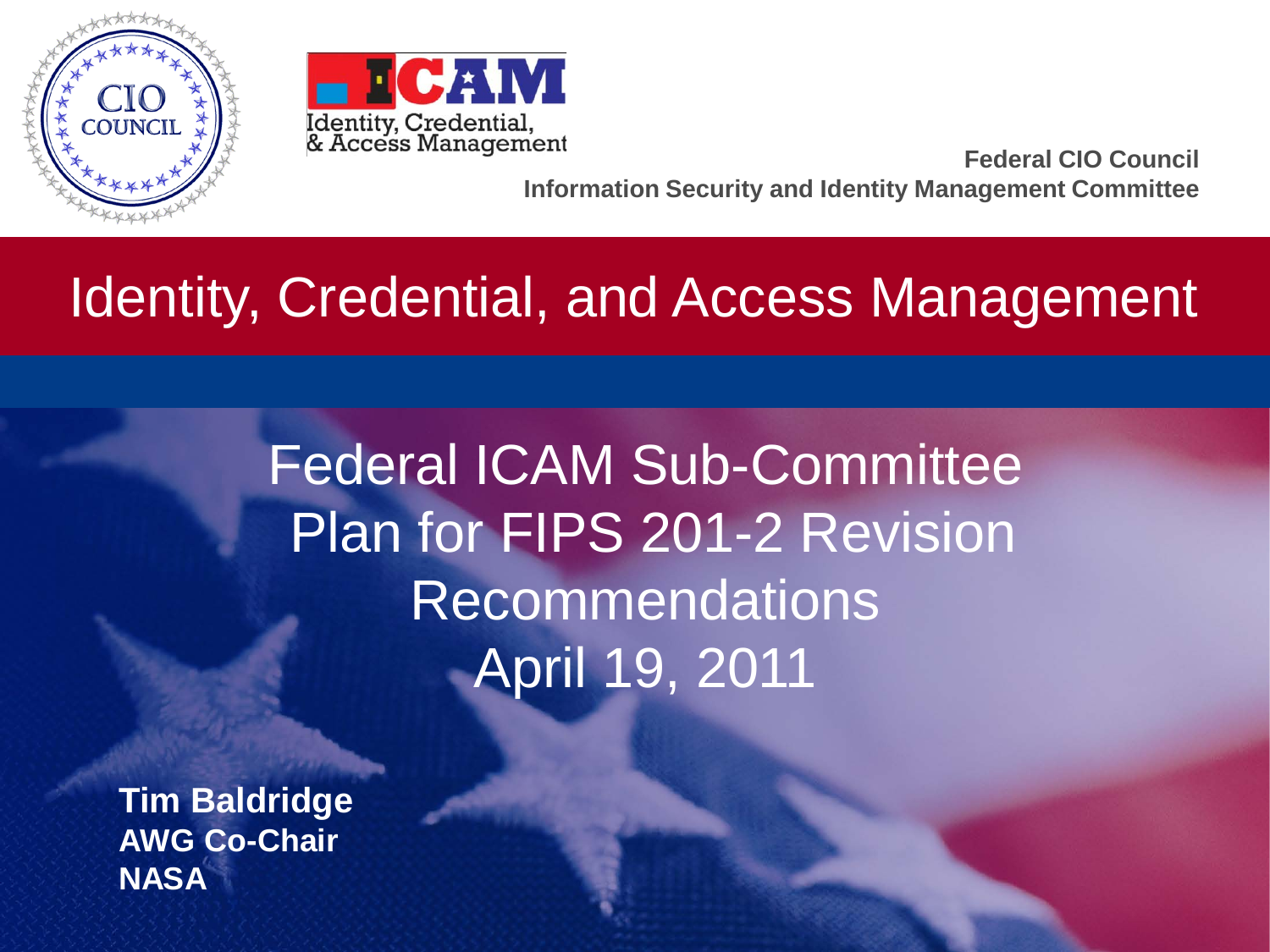## **ICAM SC Vision Statement**

CIO<sub>council</sub>

- Cloud computing, mobile devices, broadband and wireless communication, and intelligent devices are transforming a broad spectrum of applications (both access to information resources and facilities) and enabling a quantum step in efficiency and effectiveness.
- $\triangleright$  Over the next five years, implementations across government and private sector will align PIV, PIV-I and other credentialing requirements with business and technology trends that support private sector, consumer and governmental interests.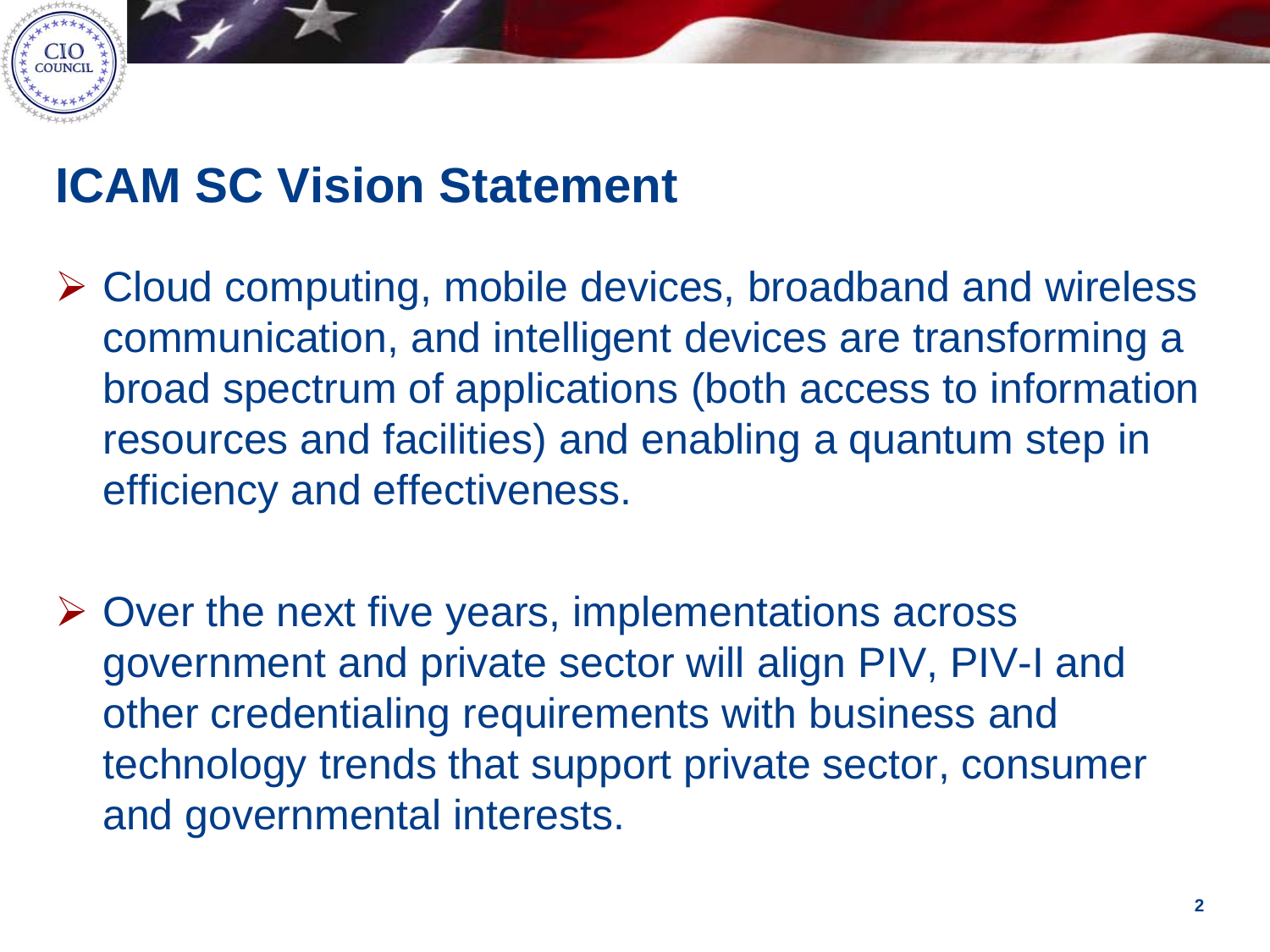## **ICAM SC Vision Statement (cont.)**

**CIO**<br>COUNCIL

- $\triangleright$  The realized benefits among government, private sector and consumers are to increase assurance of identity and increase efficiency of operations while enhancing privacy. In addition, the governments will innovate more rapidly by the encouragement of public/private partnerships and the procurement of aligned products.
- Through experience with Federal PKI, personal identity verification and federated identity, the Government has proven its capabilities in implementing federal identity, credential and access management across the Federal space.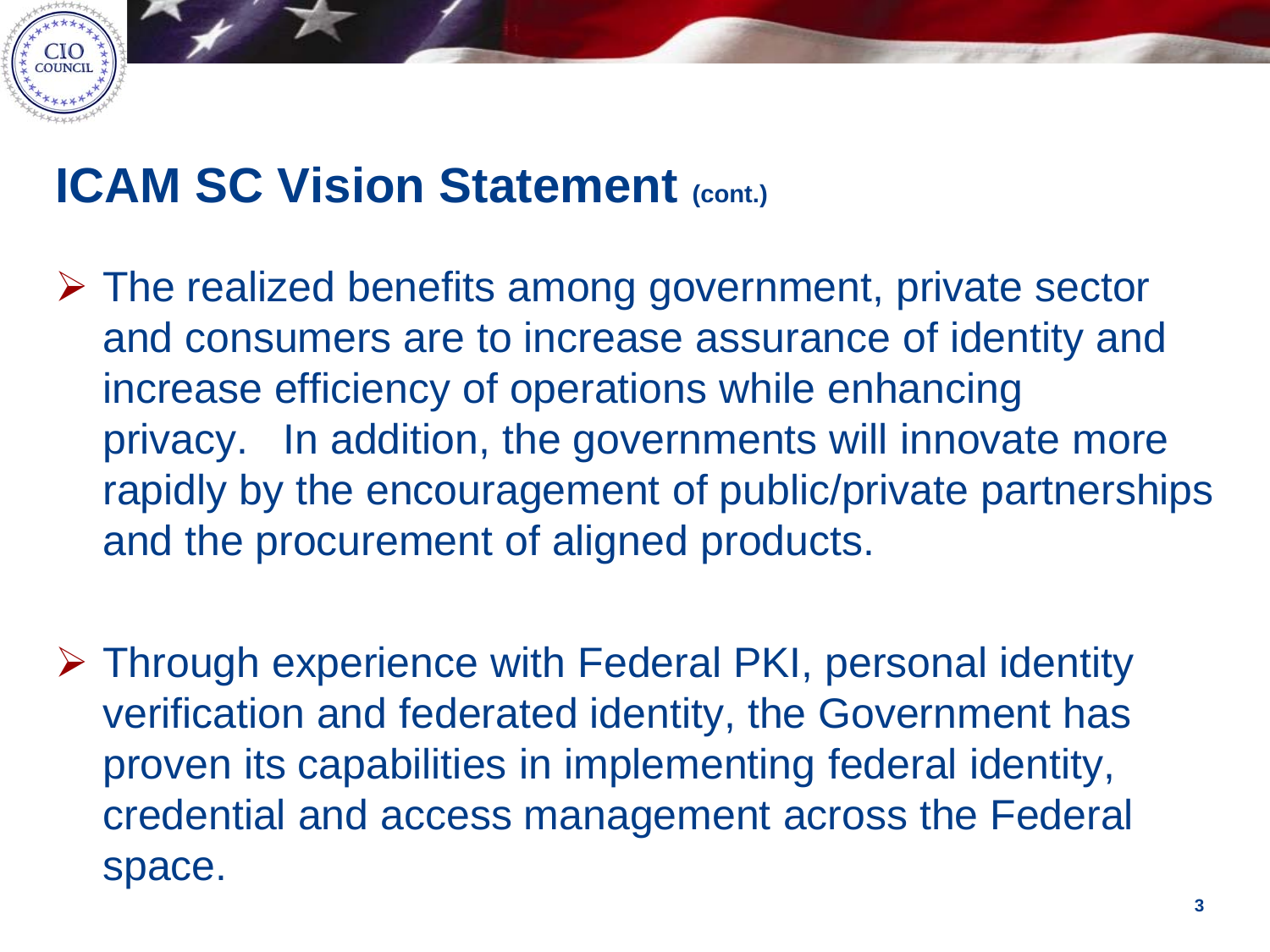

### **ICAM SC Vision Statement (cont.)**

 We recommend that the FIPS 201 standard specify the capability to issue credentials based on a PIV or PIV-I identity, with form factors in addition to the credit card form factor (ISO/IEC 7810), that are interoperable in the PIV System.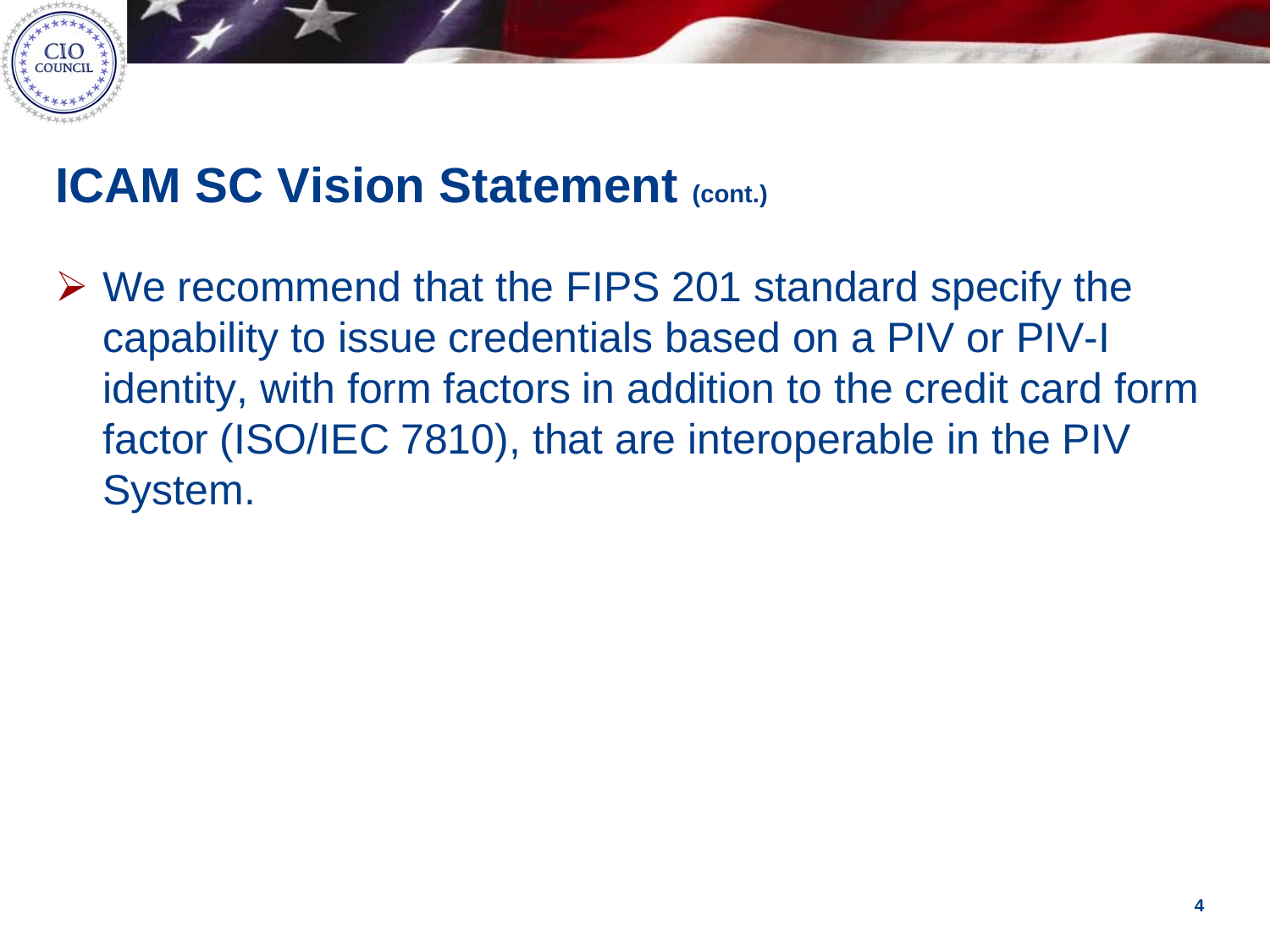## **Work Strategy for ICAM-SC FIPS 201-2 Review**

- Requested Agency Comments through mailing lists for:
	- ICAM-SC, ICAM-AWG and ICAM-CPWG
- ▶ Next ICAM-SC Meeting April 27 Last Call for Comments
	- Due COB May 2

CIO<br>council

- Combined AWG and CPWG meeting on May 5
- Inputs Organized and Redistributed to ICAM-SC by May 11
- ▶ ICAM-SC Recommendations Reviewed
	- May 18 ICAM-SC Meeting, Discussion and Approval
- ▶ Submit Agreed on FIPS 201-2 Recommendations to NIST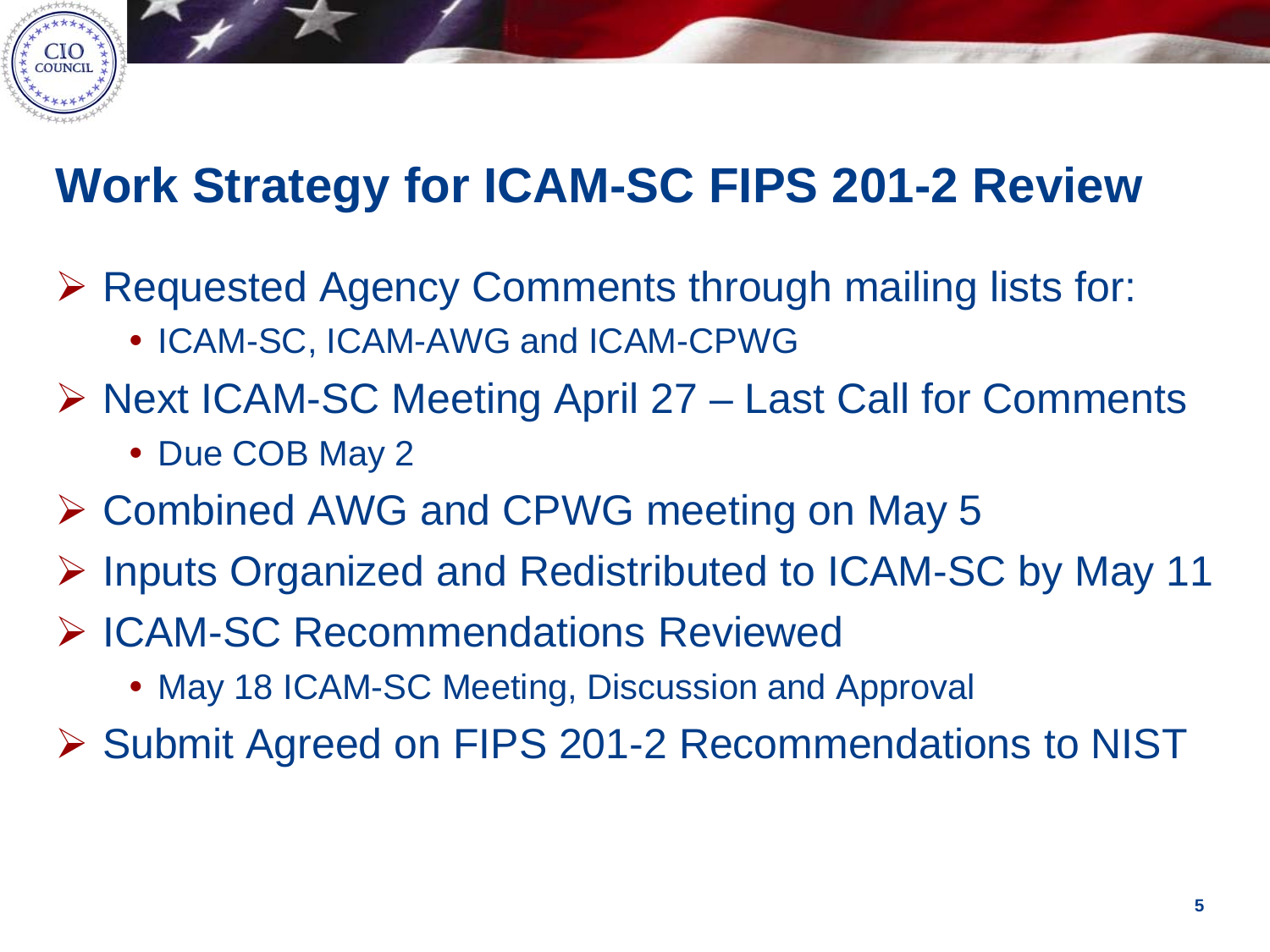

## Some suggested thinking points…

#### **FIPS 201-2 – LEAD BY EXAMPLE FOR NSTIC**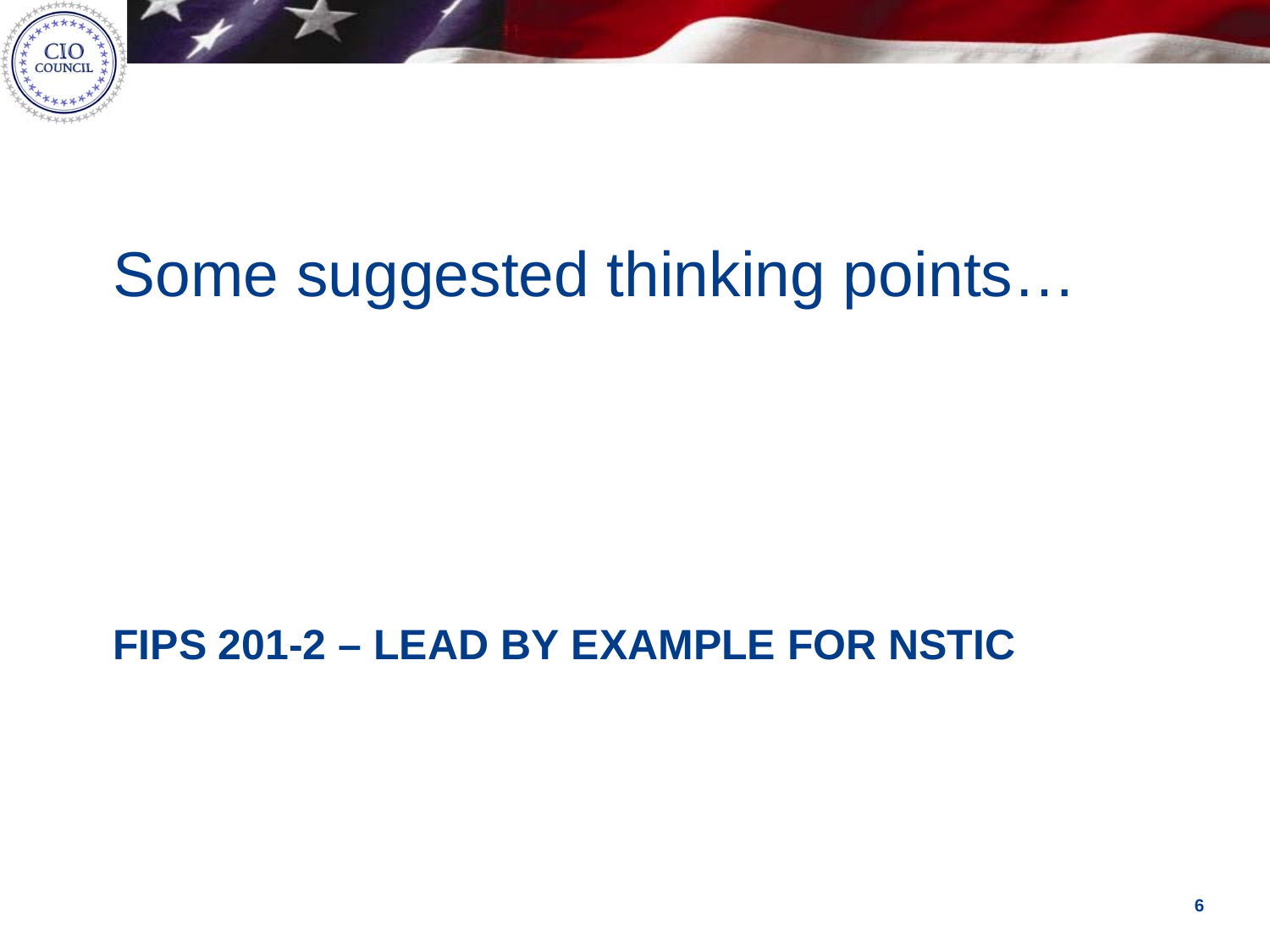#### **CHAIN-OF-TRUST – FIPS 201-2 speaks to Identity Lifecycle Management.**

- a) Reference to FICAM, Roadmap & Implementation Guidance
- b) Independence of Identity Lifecycle Management and Credential Lifecycle Management.
- c) HSPD-12 does not indicate a card, only FIPS 201

CIO<br>council

- d) Perpetual requirement to issue card form factor for permanent employees and contractors
- e) Allow greater flexibility for contractors credentialing such that conformant PIV-I, with Government Attribute Claim or Government BAE provider may be used in place of PIV
- f) Only Government entities may assert PIV equivalent suitability or fitness. Attribute Certificate or equivalent, must be cryptographically protected to insure integrity
- g) PIV-I or equivalent electronic validated credential single requirement for I-9 enrollment.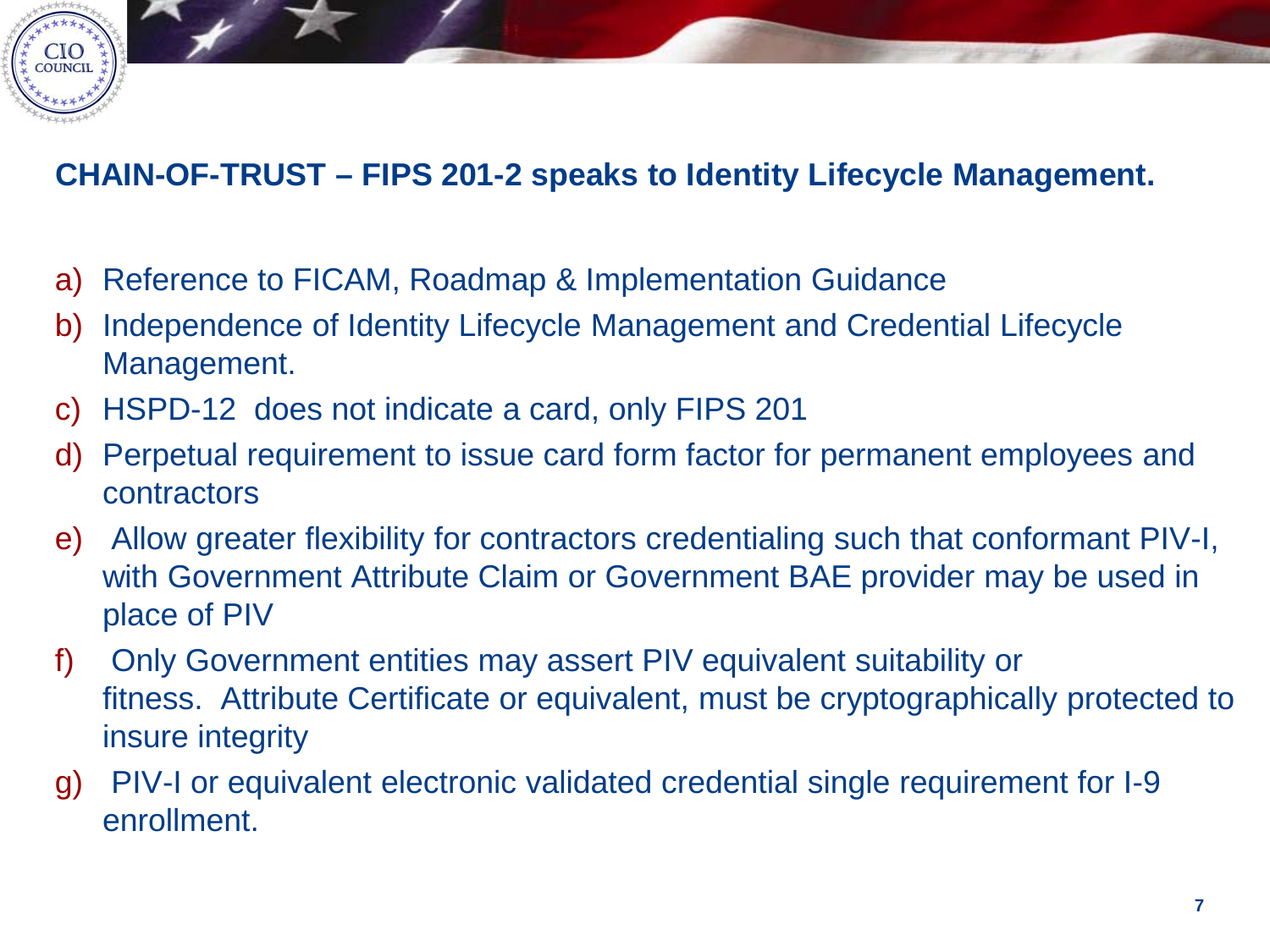# CIO<br>council

#### **ALTERNATE FORM FACTORS**

- a) Subscriber activation of conformant Secure Element in a variety of form factors
- b) Secure Element must meet FIPS 140 Level 2 or 3 Logical, FIPS 140 Level 3 **Physical**
- c) Contactless form factors must use Secure Channel , recommend for contact
- d) Credentials on alternate form factors must be electronically distinguishable from PIV and PIV-I cards
- e) Mobile phones, etc., are network connected and can be updated more frequently – trust anchor and attribute/claims
- f) FIPS 140/CMVP Validation Certificate for Secure Element
- g) FIPS 140 Level 1 (software) on phone, Secure Element Level 2 or 3.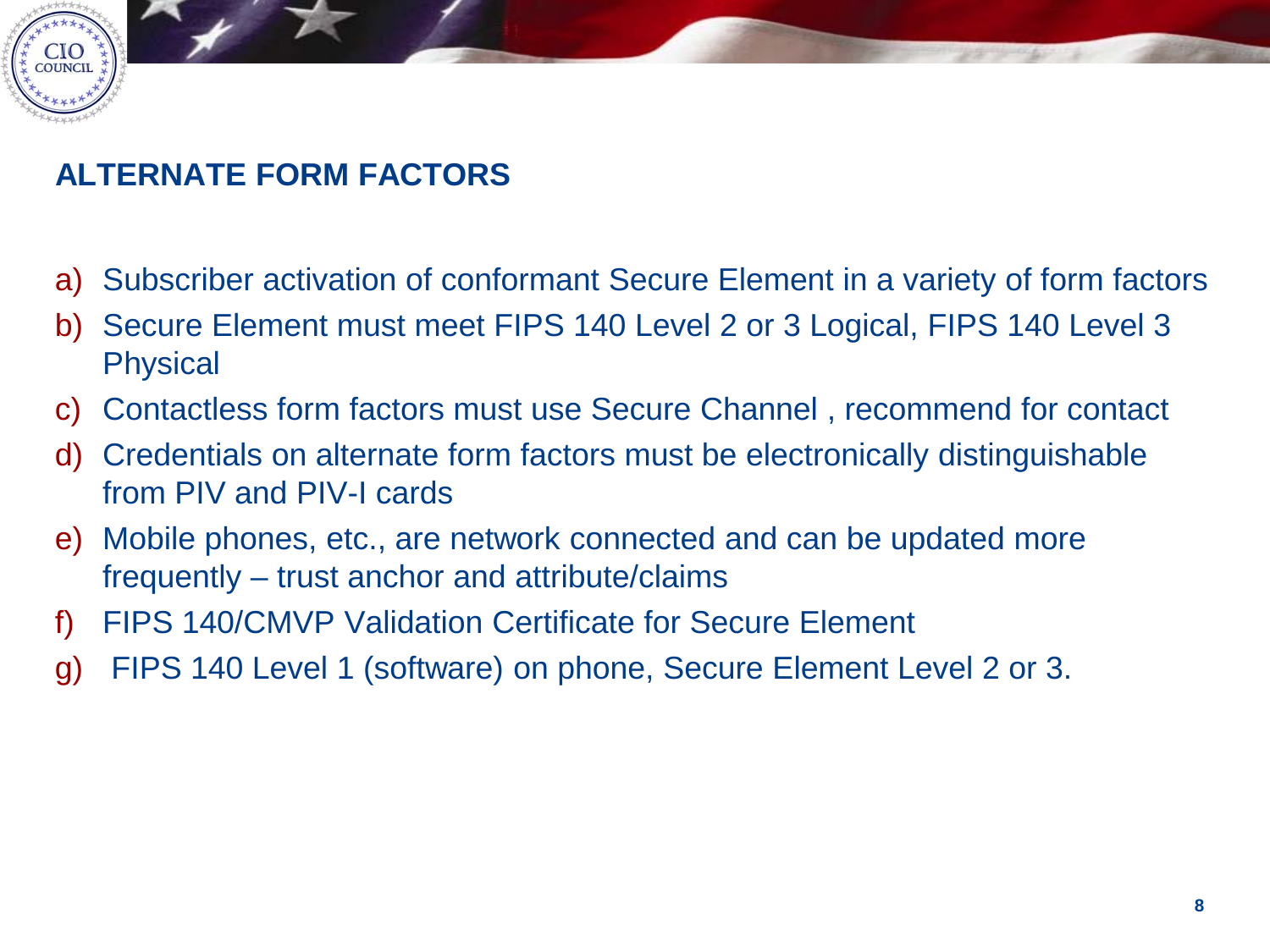#### **FACTOR VECTOR – HKA**

CIO<br>council

- a) Primary use case is H (have) must be tied to PKI Compute function for private/secret key in Secure Element ("only-one-of" requirement)
- b) Typical K (know) secure subscriber PIN to Card to enable PKI Compute function. MUST always be used with H/PIV Auth
- c) Typical A (are) signed object retrieved and validated by RP. Validation both of issuance integrity and match to live scan
- d) OCC (On Card Comparison are) A alternate activation for enable PKI Compute function and other protected card PIV functions. MAY NOT be used in combination with PIN to CARD to establish 3 factor authentication
- e) Geo-location Where do you "have" it and proof-of-local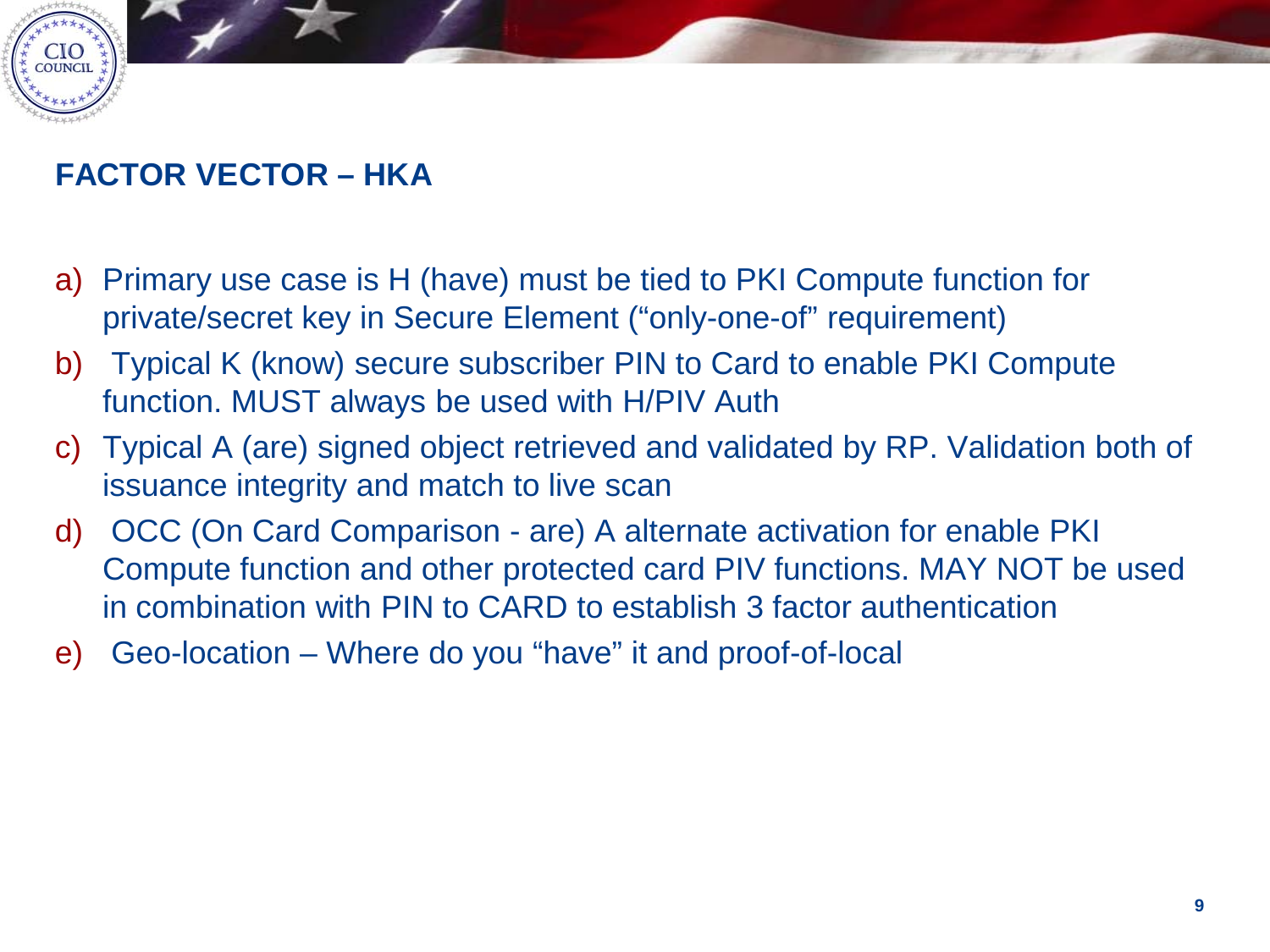#### **SECURE CHANNEL**

 $CIO$ <sub>COUNCIL</sub>

- a) All communication secured both contact (optional) and contactless (required)
- b) All features enabled on both contact and contactless secured changes. Fingerprint, PIN
- c) Anticipate future requirement to secure contact communication as required
- d) Include capability for "Closed RP/Federation"
- e) Trust Anchor on card Trust Anchor lifecycle management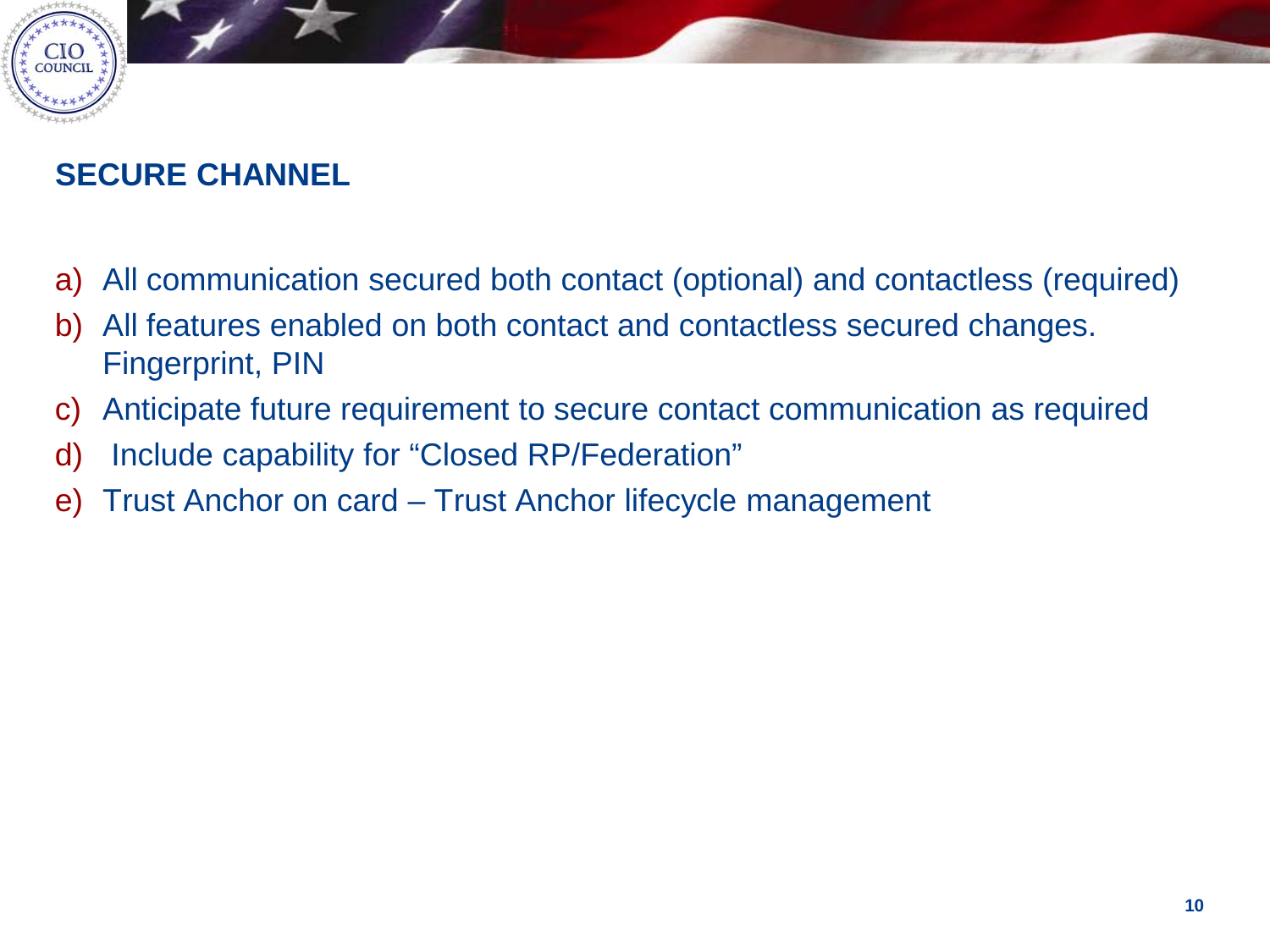

#### **UUID Required**

- a) All same places (five) as FASC-N
- b) LUI/PPID also defined as UUID, different from Credential UUID